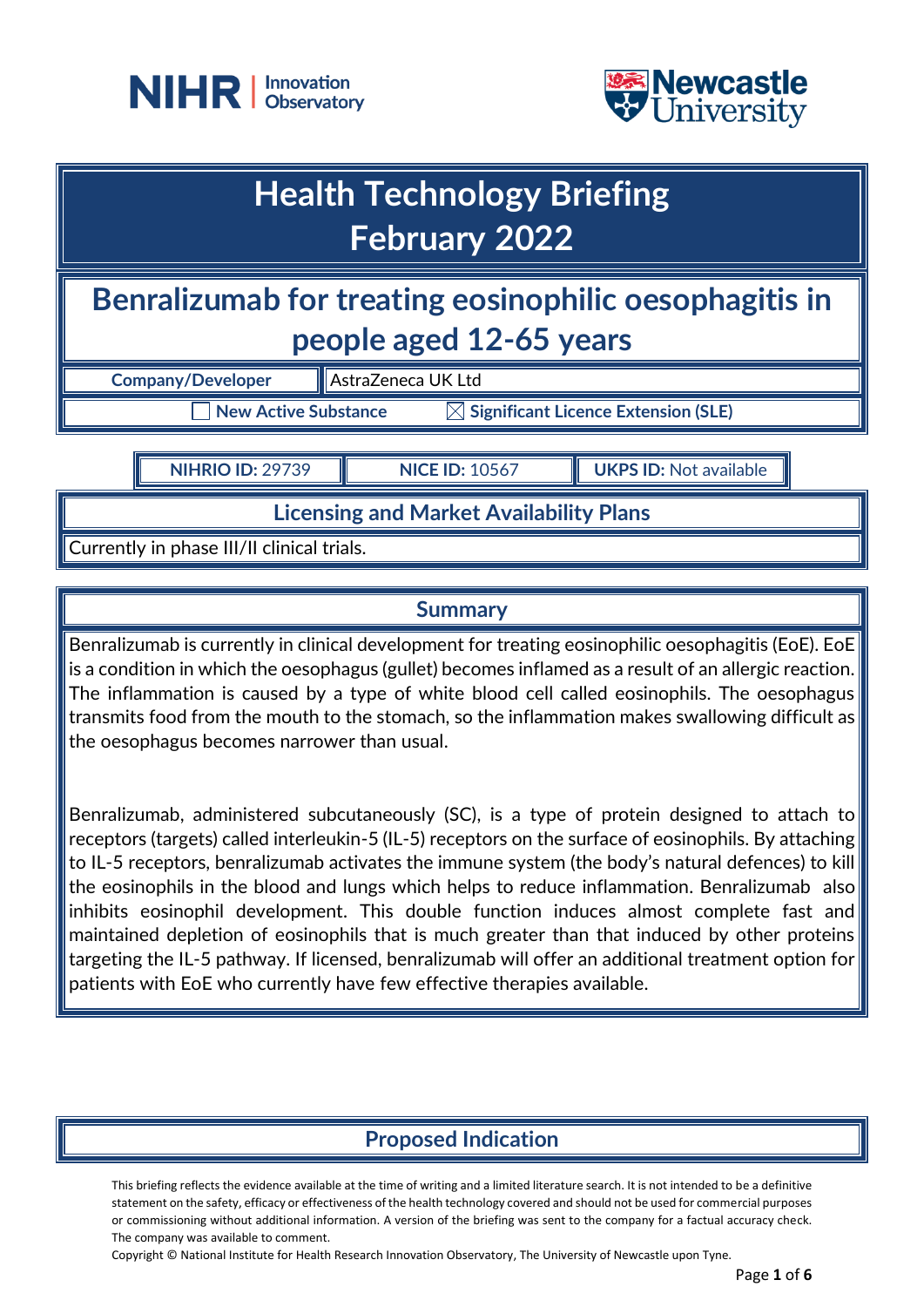



Treatment of patients aged 12-65 years with eosinophilic oesophagitis (EoE).<sup>1</sup>

֦

### **Technology**

**Description** 

Benralizumab (Fasenra, MEDI-563) is a humanised, afucosylated, anti–interleukin-5Rα (IL-5Rα) monoclonal antibody that selectively depletes eosinophils and basophils through enhanced antibodydependent cell-mediated cytotoxicity.<sup>2</sup>

Benralizumab is currently in clinical development for EoE. In a phase III clinical trial (NCT04543409) benralizumab will be administered subcutaneously (SC), at a dosage of 1 mL fill volume.<sup>1</sup>

### Key Innovation

Benralizumab blocks the binding of interleukin 5 (IL-5) to its receptor and results in inhibition of eosinophil differentiation and maturation in bone marrow. In addition, this medicinal product is able to bind through its afucosylated Fc domain to the RIIIa region of the Fcy receptor on natural killer (NK) cells, macrophages, and neutrophils, thus strongly inducing antibody-dependent, cell-mediated cytotoxicity in both circulating and tissue-resident eosinophils. This double function of benralizumab induces almost complete fast and maintained depletion of eosinophils that is much greater than that induced by other monoclonal antibodies targeting the IL-5 pathway.<sup>3</sup> Therefore, if licensed, benralizumab will offer an additional treatment option for patients with EoE who currently have few effective therapies available.

Regulatory & Development Status

In the EU and UK, benralizumab is licensed to treat eosinophilic asthma.<sup>4,5</sup>

Benralizumab is in phase III/II clinical development for: 6

- **Gastritis**
- Bullous Pemphigoid
- Chronic Spontaneous Urticaria
- Non-cystic Fibrosis Bronchiectasis
- Hypereosinophilic Syndrome
- Nasal Polyps

Benralizumab has the following regulatory designations: 7

• An orphan drug in the USA in 2019 for EoE

### **Patient Group**

#### Disease Area and Clinical Need

EoE is a condition in which the oesophagus (gullet) becomes inflamed as a result of an allergic reaction. The inflammation is caused by a type of white blood cell called eosinophils. The oesophagus transmits food from the mouth to the stomach, so the inflammation makes swallowing difficult as the oesophagus becomes narrower than usual.<sup>8</sup> The symptoms of EoE can vary from one person to another, and depend on age. In adults, symptoms normally include difficulty swallowing (dysphagia), food getting stuck in the oesophagus after swallowing (impaction), chest pain that is often centrally located and does not respond to antacids, and backflow of undigested food (regurgitation). In children, symptoms can include: difficulty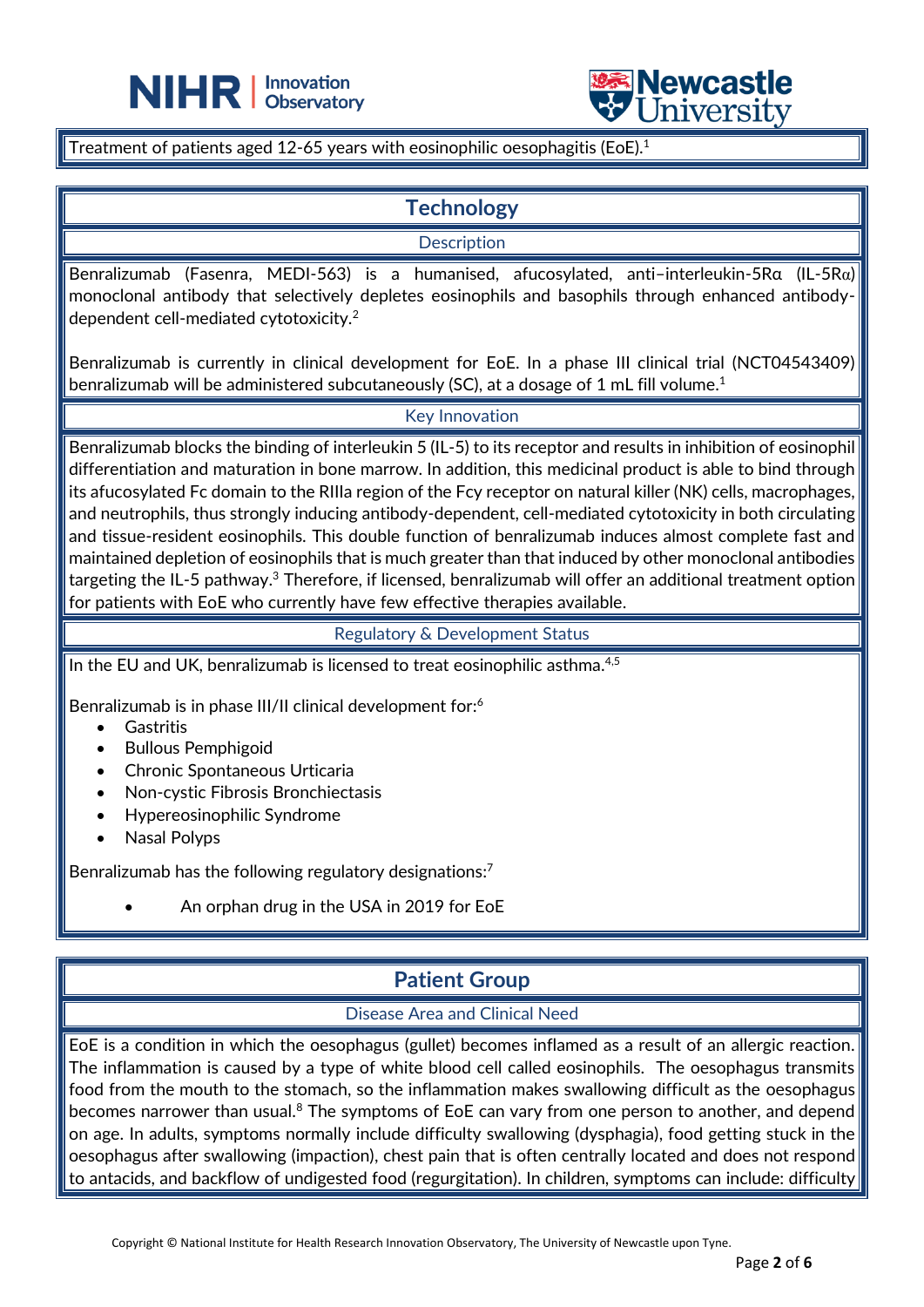## **NIHR** | Innovation



eating, vomiting, abdominal pain, dysphagia, impaction, no response to gastroesophageal reflux disease medication and failure to thrive (poor growth, malnutrition and weight loss). <sup>9</sup> EoE is caused by the presence of a large number of eosinophils in the oesophagus. The production and accumulation of eosinophils may be caused by many factors such as immune hypersensitivity responses to particular foods (e.g., milk, wheat, nuts, soya, fish, and eggs) or environmental proteins (allergens) in some affected individuals. Some individuals with this condition have been found to have an unusually high expression of a particular gene called eotaxin-3. This gene codes for a protein that is important in controlling the accumulation of eosinophils. EoE can run in families but the risk for additional family members is <5% unless they are twins with the EoE patient. Several genes have been identified to contribute to EoE including *CAPN14* (calpain 14) and *TSLP* (Thymic Stromal Lymphopoietin). A fundamental step in the development of EoE is loss of oesophageal barrier function which is mediated by loss of anti-proteases such as SPINK7 (Serine Peptidase Inhibitor Kazal Type 7) and desmosomal proteins such as desmoglein-1 and dysregulated expression of the CAPN14 gene product .10,11

֦

A large meta-analysis, which included studies from North America, Europe and Australia, estimated EoE incidence and prevalence rates of 3.7 cases/100,000 persons/year and 22.7 cases/100,000 persons, respectively.<sup>12</sup> EoE is diagnosed in 2–6.5% of patients undergoing esophagogastroduodenoscopy (EGD) for any indication and this increases to 12–22% if dysphagia is the indication. While EoE can affect patients of all age groups, it has bimodal peak with most cases in either paediatric age group or the third decade of life. EoE is more common in Caucasian males and has a strong association with concomitant atopic conditions such as asthma, eczema, rhinitis, and food allergies.<sup>13</sup> In 2020-21, in England, there were 13,052 hospital admissions of which primary diagnosis was oesophagitis (ICD10 K20).<sup>14</sup> The population likely to be eligible to receive benralizumab could not be estimated from available published sources.

#### Recommended Treatment Options

The National Institute for Health and Care Excellence (NICE) recommends budesonide as an orodispersible tablet as an option for inducing remission of eosinophilic oesophagitis in adults. 15

| <b>Clinical Trial Information</b> |                                                                                                                                                                                                                                                                                                                                                                         |
|-----------------------------------|-------------------------------------------------------------------------------------------------------------------------------------------------------------------------------------------------------------------------------------------------------------------------------------------------------------------------------------------------------------------------|
| <b>Trial</b>                      | MESSINA; NCT04543409, EudraCT 2019-002871-32; A Multicenter,<br>Randomized, Double-blind, Parallel-group, Placebo Controlled Study to<br>Investigate the Use of Benralizumab for Eosinophilic Esophagitis<br><b>Phase III: Recruiting</b><br><b>Location(s):</b> Six EU countries, UK, USA, Canada, Russia, Japan and Israel<br>Primary completion date: September 2022 |
| <b>Trial Design</b>               | Randomised, parallel assignment, triple-blinded                                                                                                                                                                                                                                                                                                                         |
| Population                        | N=170; subjects with documented previous diagnosis of EoE by endoscopy;<br>aged 12 to 65 years old                                                                                                                                                                                                                                                                      |
| Intervention(s)                   | Benralizumab SC                                                                                                                                                                                                                                                                                                                                                         |
| Comparator(s)                     | Matched placebo                                                                                                                                                                                                                                                                                                                                                         |
| Outcome(s)                        | Proportion of patients with a histologic response at week 24, defined as a<br>peak esophageal intraepithelial eosinophil count ≤ 6 eos/hpf. [time frame: week]<br>24]                                                                                                                                                                                                   |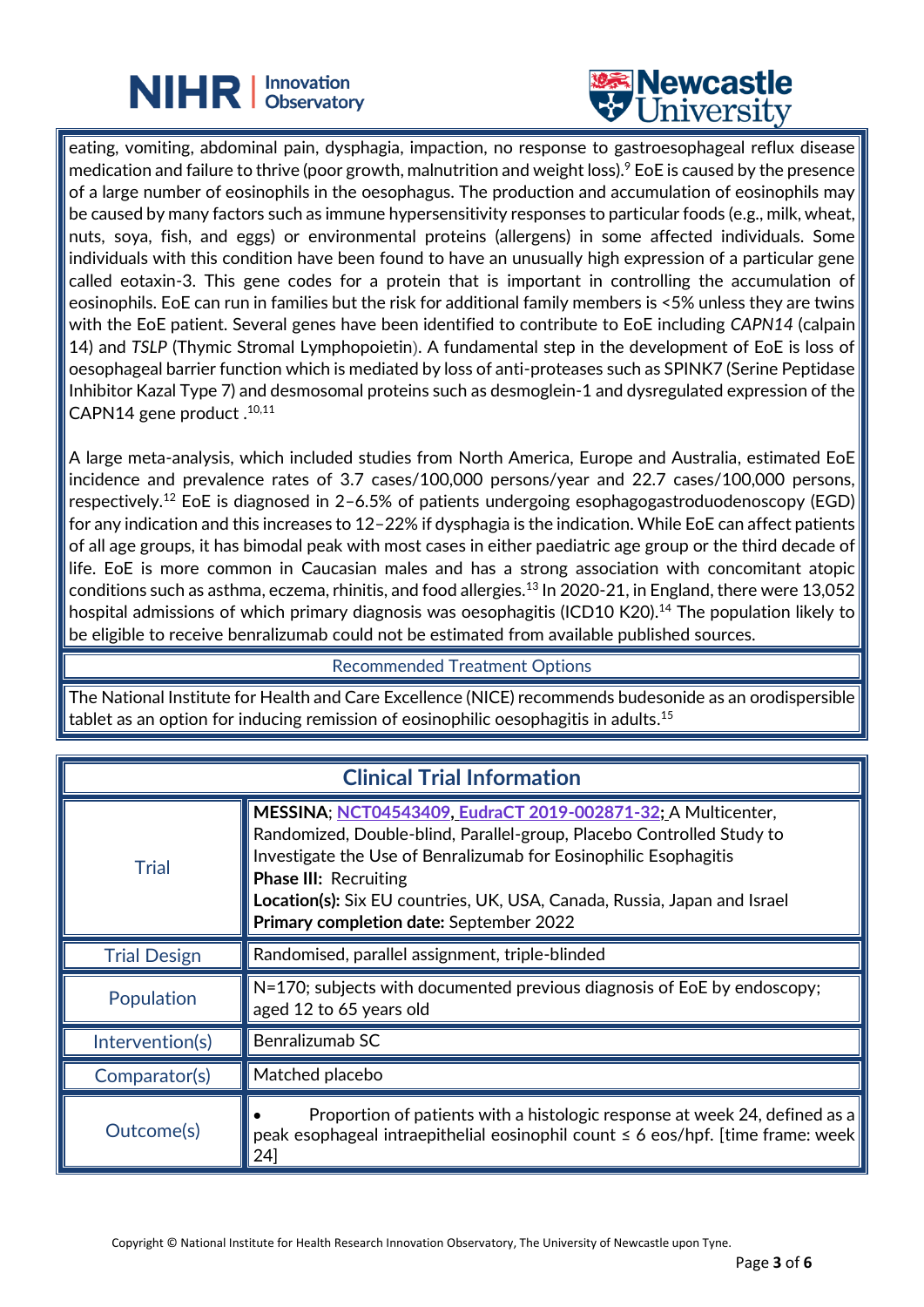



|                         | <b>A</b> CITTACTOTA                                                                                                                      |
|-------------------------|------------------------------------------------------------------------------------------------------------------------------------------|
|                         | Changes from baseline in Dysphagia Symptom Questionnaire [time frame:   <br>week 24]<br>See trial record for full list of other outcomes |
|                         |                                                                                                                                          |
| Results (efficacy)      |                                                                                                                                          |
| <b>Results (safety)</b> |                                                                                                                                          |

### **Estimated Cost**

Benralizumab is already marketed in the UK for treatment of eosinophilic asthma; a 30mg/1ml pre-filled disposable injection pen or syringe costs £1,955.00. 5

### **Relevant Guidance**

NICE Guidance

• NICE technology appraisal. Budesonide orodispersible tablet for inducing remission of eosinophilic oesophagitis (TA708). June 2021.

NHS England (Policy/Commissioning) Guidance

No relevant guidance identified.

Other Guidance

- American Gastroenterological Association. AGA Institute and the Joint Task Force on Allergy-Immunology Practice Parameters Clinical Guidelines for the Management of Eosinophilic Esophagitis. 2020.<sup>16</sup>
- Lucendo A. *et al.* Guidelines on eosinophilic esophagitis: evidence-based statements and recommendations for diagnosis and management in children and adults. 2017.<sup>17</sup>

### **Additional Information**

AstraZeneca UK Ltd did not enter information about this technology onto the UK PharmaScan database; the primary source of information for UK horizon scanning organisations on new medicines in development. As a result, the NIHR Innovation Observatory has had to obtain data from other sources. UK PharmaScan is an essential tool to support effective NHS forward planning; allowing more effective decision making and faster uptake of innovative new medicines for patients who could benefit. We urge pharmaceutical companies to use UK PharmaScan so that we can be assured of up-to-date, accurate and comprehensive information on new medicines.

### **References**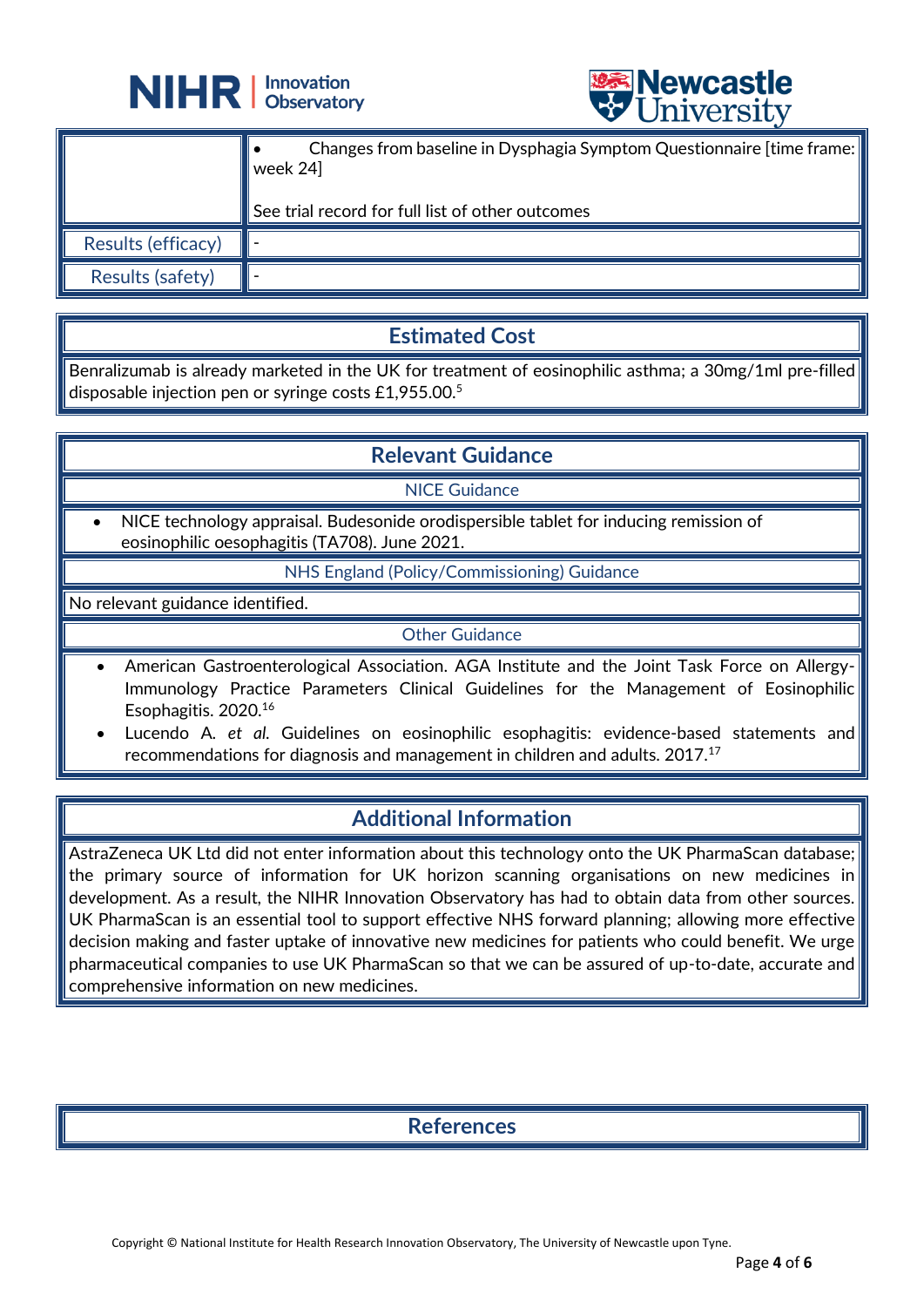# **NIHR Dispervation**



- 1 ClinicalTrials.gov. *Safety, Efficacy and Pharmacokinetic Study of Teduglutide in Infants 4 to 12 Months of Age With Short Bowel Syndrome.* Available from: <https://clinicaltrials.gov/ct2/show/NCT03571516> [Accessed 18 January 2022].
- 2 Pham T-H, Damera G, Newbold P, Ranade K. Reductions in eosinophil biomarkers by benralizumab in patients with asthma. *Respiratory Medicine*. 2016 2016/02/01/;111:21-9. Available from[: https://doi.org/10.1016/j.rmed.2016.01.003.](https://doi.org/10.1016/j.rmed.2016.01.003)
- 3 Dávila González I, Moreno Benítez F, Quirce S. Benralizumab: A New Approach for the Treatment of Severe Eosinophilic Asthma. *J Investig Allergol Clin Immunol*. 2019 Apr;29(2):84-93. Available from[: https://doi.org/10.18176/jiaci.0385.](https://doi.org/10.18176/jiaci.0385)
- 4 European Medicines Agency (EMA). *Fasenra.* 2022. Available from: [https://www.ema.europa.eu/en/medicines/human/EPAR/fasenra#authorisation-details](https://www.ema.europa.eu/en/medicines/human/EPAR/fasenra#authorisation-details-section)[section](https://www.ema.europa.eu/en/medicines/human/EPAR/fasenra#authorisation-details-section) [Accessed 20 January 2022].
- 5 British National Formulary (BNF). *Benralizumab.* Available from: <https://bnf.nice.org.uk/medicinal-forms/benralizumab.html> [Accessed 24 January 2022].
- 6 ClinicalTrials.gov. *Benralizumab | Phase 2, 3.* Available from: [https://clinicaltrials.gov/ct2/results?term=benralizumab&age\\_v=&gndr=&type=&rslt=&phas](https://clinicaltrials.gov/ct2/results?term=benralizumab&age_v=&gndr=&type=&rslt=&phase=1&phase=2&Search=Apply) [e=1&phase=2&Search=Apply](https://clinicaltrials.gov/ct2/results?term=benralizumab&age_v=&gndr=&type=&rslt=&phase=1&phase=2&Search=Apply) [Accessed 20 January 2022].
- 7 AstraZeneca. *Fasenra granted US Orphan Drug Designation for eosinophilic oesophagitis.* 2019. Available from: [https://www.astrazeneca.com/media-centre/press](https://www.astrazeneca.com/media-centre/press-releases/2019/fasenra-granted-us-orphan-drug-designation-for-eosinophilic-oesophagitis-28082019.html)[releases/2019/fasenra-granted-us-orphan-drug-designation-for-eosinophilic-oesophagitis-](https://www.astrazeneca.com/media-centre/press-releases/2019/fasenra-granted-us-orphan-drug-designation-for-eosinophilic-oesophagitis-28082019.html)[28082019.html#!](https://www.astrazeneca.com/media-centre/press-releases/2019/fasenra-granted-us-orphan-drug-designation-for-eosinophilic-oesophagitis-28082019.html) [Accessed 20 January 2022].
- 8 London Gastroenterology Centre. *Eosinophilic oesophagitis (EoE).* Available from: <https://www.gastrolondon.co.uk/eosinophilic-oesophagitis-eoe/> [Accessed 21 January 2022].
- 9 Mayo Clinic. *Eosinophilic esophagitis.* 2020. Available from: [https://www.mayoclinic.org/diseases-conditions/eosinophilic-esophagitis/symptoms](https://www.mayoclinic.org/diseases-conditions/eosinophilic-esophagitis/symptoms-causes/syc-20372197)[causes/syc-20372197](https://www.mayoclinic.org/diseases-conditions/eosinophilic-esophagitis/symptoms-causes/syc-20372197) [Accessed 21 January 2022].
- 10 National Institute for Rare Disorders (NORD). *Eosinophilic Esophagitis.* Available from: <https://rarediseases.org/rare-diseases/eosinophilic-esophagitis/> [Accessed 21 January 2022].
- 11 Guts UK. *Eosinophilic Diseases.* Available from: [https://gutscharity.org.uk/advice-and](https://gutscharity.org.uk/advice-and-information/conditions/eosinophilic-diseases/)[information/conditions/eosinophilic-diseases/](https://gutscharity.org.uk/advice-and-information/conditions/eosinophilic-diseases/) [Accessed 21 January 2022].
- 12 Arias Á, Pérez-Martínez I, Tenías JM, Lucendo AJ. Systematic review with meta-analysis: the incidence and prevalence of eosinophilic oesophagitis in children and adults in populationbased studies. *Alimentary Pharmacology & Therapeutics*. 2016;43(1):3-15. Available from: [https://doi.org/10.1111/apt.13441.](https://doi.org/10.1111/apt.13441)
- 13 Kumar S, Choi SS, Gupta SK. Eosinophilic esophagitis: current status and future directions. *Pediatric Research*. 2020 2020/09/01;88(3):345-7. Available from: [https://doi.org/10.1038/s41390-020-0770-4.](https://doi.org/10.1038/s41390-020-0770-4)
- 14 NHS Digital. *Hospital Admitted Patient Care Activity 2020-21.* 2021. Available from: [https://digital.nhs.uk/data-and-information/publications/statistical/hospital-admitted](https://digital.nhs.uk/data-and-information/publications/statistical/hospital-admitted-patient-care-activity/2020-21)[patient-care-activity/2020-21](https://digital.nhs.uk/data-and-information/publications/statistical/hospital-admitted-patient-care-activity/2020-21) [Accessed 21 January 2022].
- 15 NICE. *Oesophageal conditions.* Available from: [https://pathways.nice.org.uk/pathways/gastrointestinal-conditions/oesophageal](https://pathways.nice.org.uk/pathways/gastrointestinal-conditions/oesophageal-conditions#content=view-node%3Anodes-eosinophilic-oesophagitis)[conditions#content=view-node%3Anodes-eosinophilic-oesophagitis](https://pathways.nice.org.uk/pathways/gastrointestinal-conditions/oesophageal-conditions#content=view-node%3Anodes-eosinophilic-oesophagitis) [Accessed 21 January 2022].
- 16 Hirano I, Chan ES, Rank MA, Sharaf RN, Stollman NH, Stukus DR, et al. AGA Institute and the Joint Task Force on Allergy-Immunology Practice Parameters Clinical Guidelines for the Management of Eosinophilic Esophagitis. *Gastroenterology*. 2020;158(6):1776-86. Available from: [https://doi.org/10.1053/j.gastro.2020.02.038.](https://doi.org/10.1053/j.gastro.2020.02.038)